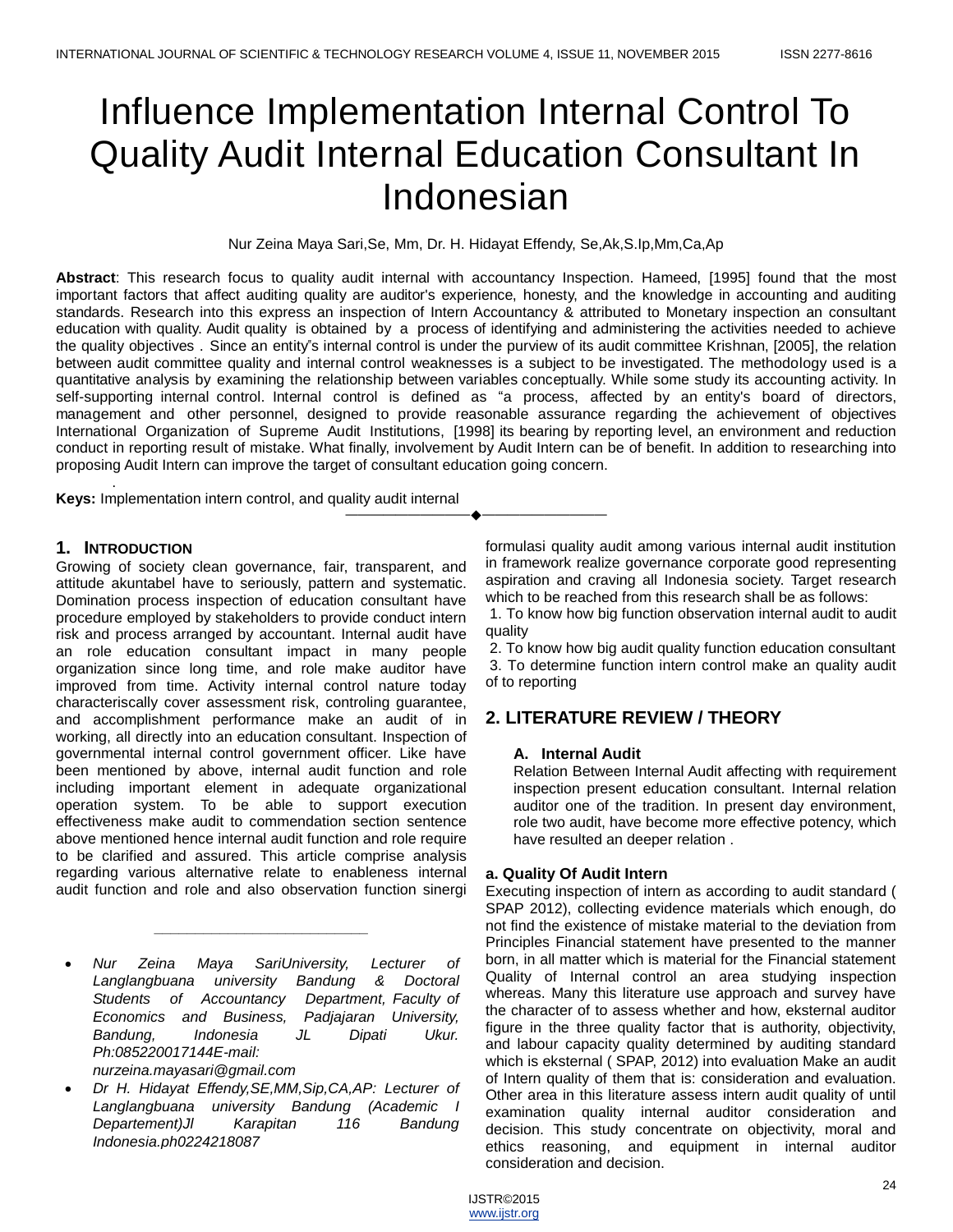#### **b. Evaluation Make An Audit Intern with quality**

A series of experiment and survey push to identify and appraise importantly of criteria used by eksternal auditor in evaluating each three quality factor intern audit Reporting make an audit of monetary mop the following report:

## **Consultant Education Financial Statement Consolidation**

| <b>Balance</b>                                              |     |      | cross<br>cek<br>audit |  |
|-------------------------------------------------------------|-----|------|-----------------------|--|
| Revenue:<br>Operating<br>Income:                            | X   |      |                       |  |
| <b>Other Operating</b><br>Income                            | X   |      | ⋇                     |  |
| <b>Total Operating</b><br>Income                            |     | Xxx  |                       |  |
| 420-10 Sales<br>Discount                                    |     | (x)  | ×.                    |  |
| <b>Net Operating</b><br>Income                              |     | Xxx  |                       |  |
| <b>Operating Cost:</b><br>510-11 HR<br>Departement          | (x) |      |                       |  |
| 510-51<br>Academic<br>departement<br>510-52                 | (x) |      |                       |  |
| Marketing<br>Expense<br>510-53                              | (x) |      |                       |  |
| Operational<br>Expense                                      | (x) |      |                       |  |
| 510-60<br>Corporate<br>Expense                              | (x) |      |                       |  |
| <b>Total Expenses</b>                                       |     | (xx) |                       |  |
| Gross Profit /<br>Loss                                      |     | Xxx  | Ж                     |  |
| Other Revenue<br>810-10 Interest<br>Income Bank x<br>910-20 | X   |      |                       |  |
| Administration<br>Bank x                                    | (x) |      | ℋ                     |  |
| Net Profit/Loss                                             |     | Xxx  |                       |  |

## **Source Of: Model Data Function internal control to audit quality; Simulation Writer 2015**

Normally audit quality related to the ability of the auditor to identify material misstatement in the financial statements and their willingness to issue an appropriate and unbias audit report based on the audit results (Turley & Willekens, 2008) There are two approaches used to evaluate a decision in general, both are the outcome oriented and process oriented.

(Chrystelle, 2006). Audit quality has two dimensions: (1) personal attributes of accountant with expertise and experience indicators, ethical values and mindset,

(2) audit process with the indicator of the reliability of audit method, the effectiveness of the tool audit used, and the availability of technical support.

# **METHODOLOGY**

Reason research methodologies in technical field and computer, hence researcher here adopt an methodologies being based on descriptive method. Differ from research other accountancy which usually base on positive and look into one scheme aspect without existence of and analysis description of accurate object, with quantitave research emphasize at effort solve problem by giving best assumed solution model to an problems. The same as with empirical research, data collecting also used, so even also bibliography study to obtain correct information in designing data model.

# **RESULT AND SOLUTION**

## **2 PROCEDURE FOR PAPER SUBMISSION**

Internal Control represent one of the function in reaching the target of organization, representing to lessen good loss business risk and also financial statement risk with avoid deviation in an organization. effective Influence Internal control represent one of the key in successfulness a biggest factor and organization to audit quality. Effective internal control have related internal audit relation Most important, internal control have highlighted quality audit an trusted decision. System internal control represent prerequisite to company which is trust, clean, transparent and akuntabel . System internal control represent one of the internal audit function and element, which become important consideration in determining and broadness deepness of scope work of audit. Thereby, internal audit function which walk better will yield valuable output to become input auditor side, executive in improve monetary responsibility. Therefore, on the right track to internal observation function and management more powered and executed by sinergis for the shake of reaching of target of governance good public sector that its form transparency, akuntabilitas, sincerity, and justice prosperity of society.

## **REFERENCES**

- [1] Arens, Elder, Beasley. 2010. Auditing, Assurance Services & Ethics in Australia: An Integrated Approach. 8thed. Pearson Prentice Hall.
- [2] Arens, Elder, Beasley. 2012. Auditing and Assurance Services: An Integrated Approach. 14thed. Pearson Prentice Hall.
- [3] Baotham, S. 2009. Audit Independence, Quality and Credibility: Effect on Reputation and Sustainable Success of CPAs in Thailand. International Journal and Business Research. Vol 9.
- [4] Beattie, V., Fearnley, S. & Brandt, R. 2001. Behind Closed Door: What Company Audit is Realy About. Antony Rowe Ltd
- [5] Bedard, J. C. Johnstone, K. M. & Smith, E. 2010. Audit Quality Indicators: A Status Update on Possible Public